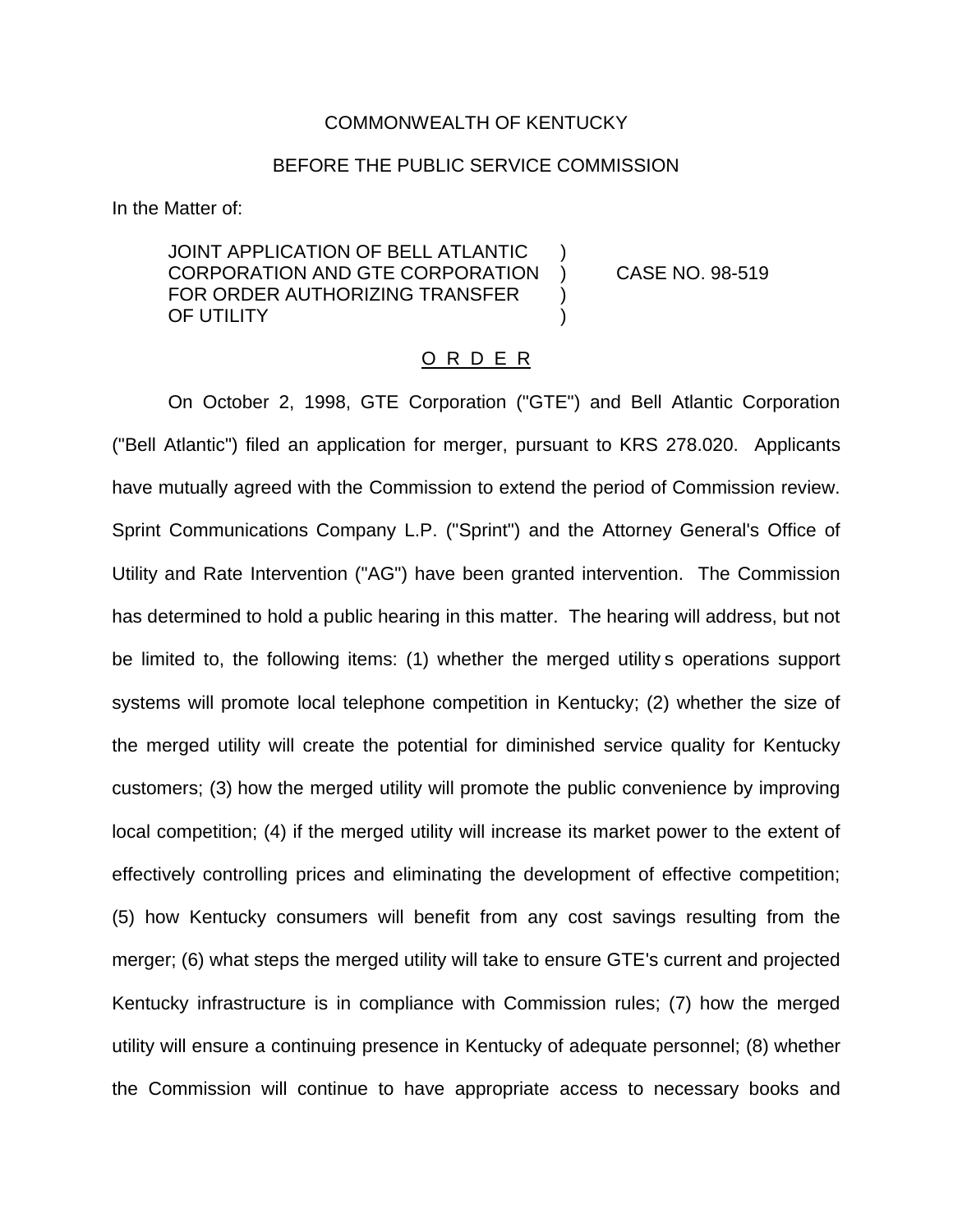records of the merged utility; and (9) a description of the alignment of affiliates of the merged utility.

In addition, the applicants should file written responses to the following items within 20 days of the date of this Order:

1. Provide GTE's various measures and objectives for operational control mentioned in John A. Genger s testimony on page 4, line 9.

2. In H. Chris Jacobi s testimony, he states that the companies estimate savings from the merger of the two parent companies will reach \$2 billion by the third year after the merger is completed. Please detail, explain and quantify how these savings will flow to the ratepayers of Kentucky.

3. In response to Sprint s data request number 10, GTE and Bell Atlantic state that they do not propose changes to the rates or tariffs of GTE in Kentucky. Explain why the expected merger savings will not be passed on to the ratepayers of Kentucky.

4. Based on revenues and capital, what percentage does GTE's Kentucky intrastate operations represent of the final combined merged entity?

5. Will GTE seek to change the manner in which it is regulated by this Commission after the merger (i.e., a price cap plan)?

6. Will Bell Atlantic support GTE s efforts to develop its COSTMOD program?

7. Discuss and explain Bell Atlantic s and GTE s positions regarding universal service and the development of a high cost fund.

-2-